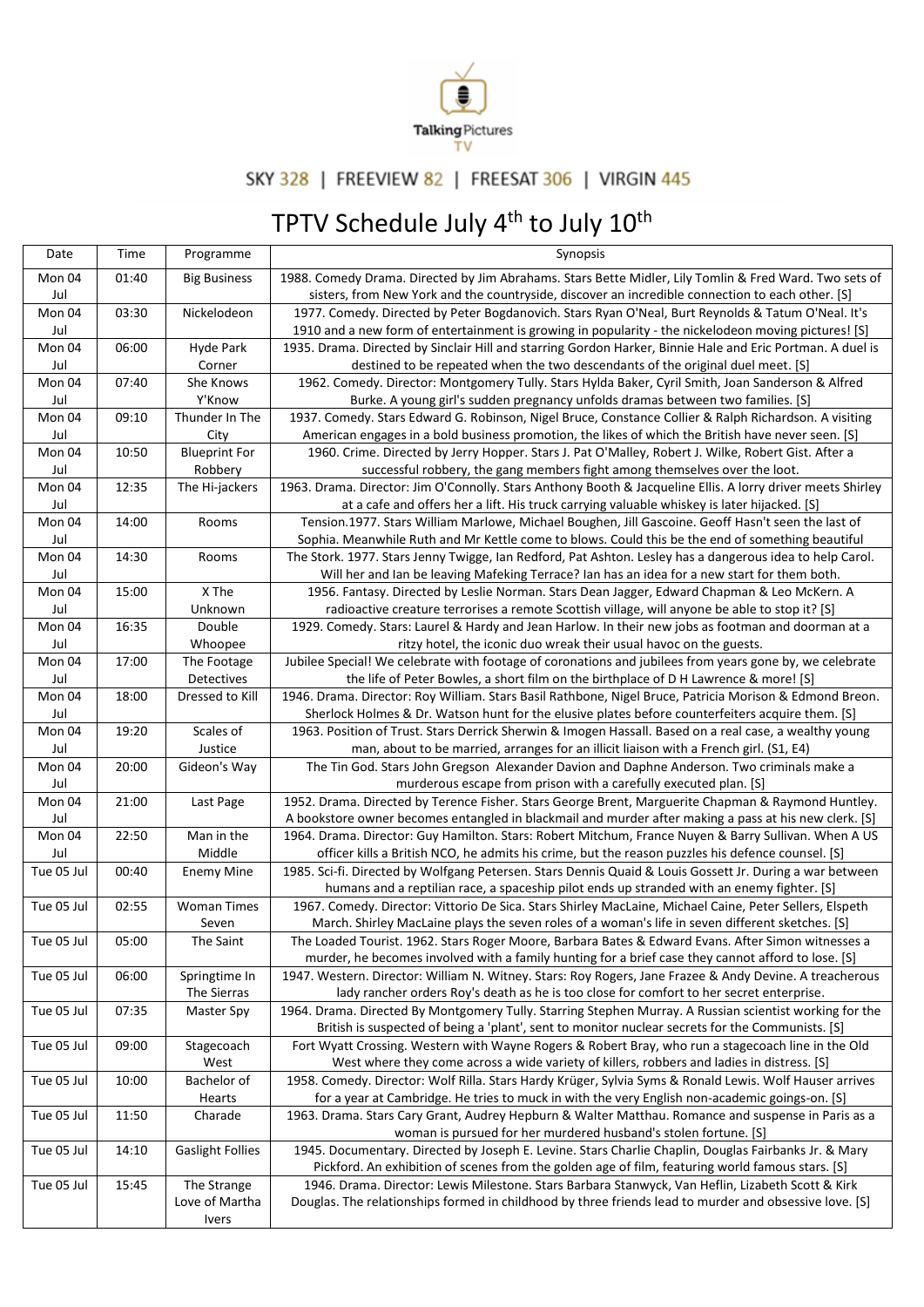| Tue 05 Jul    | 18:00 | <b>Dial 999</b>          | Deadly Blackmail. 1958. Stars Robert Beatty, Pamela Allen & Roger Avon. A valuable and rare anti-toxin is<br>stolen whilst on its way to London; crucial in saving the life of a lawyer's daughter. [S]     |
|---------------|-------|--------------------------|-------------------------------------------------------------------------------------------------------------------------------------------------------------------------------------------------------------|
| Tue 05 Jul    | 18:30 | Assassin For             | 1951. Crime. Directed by Michael McCarthy. Stars Sydney Tafler, Ronald Howard & Katharine Blake. A                                                                                                          |
|               |       | Hire                     | contract killer faces a crisis when he is led to believe that he has killed his beloved brother. [S]                                                                                                        |
| Tue 05 Jul    | 19:50 | Look At Life             | 1960. A fascinating look at the lighthouses and light-ships around Britain's coast.                                                                                                                         |
| Tue 05 Jul    | 20:00 | Maigret                  | The Lost Sailor. 1961. Stars Rupert Davies, Alan Wheatley & Peter Welch. Old Joris wanders through the<br>maze of Paris lost and speechless and with a bullet wound in his head. [S]                        |
| Tue 05 Jul    | 21:05 | Van der Valk             | Everybody Does It. Stars Barry Foster, Joanna Dunham & Nigel Stock. Arlette finds it difficult to resist the<br>temptation to buy a bargain, her judgement lands her husband in trouble.                    |
| Tue 05 Jul    | 22:05 | Public Eye               | 1971. Detective & Mystery Drama. Transatlantic Cousins. Stars Alfred Burke, Brenda Cavendish & Una<br>Brandon-Jones. Marker finds a case involving an old reprobate and a young American visiting Britain.  |
| Tue 05 Jul    | 23:05 | The Outer<br>Limits      | The Invisibles. 1964. Stars Don Gordon, George MacReady & Dee Hartford. A secret government agent<br>infiltrates the ranks of an underground society who are possessed by alien parasites. [S]              |
| Wed 06        | 00:00 | Cellar Club              | Join Caroline Munro as she opens the doors of The Cellar Club. She introduces the 1971 dark comedy                                                                                                          |
| Jul           |       | with Caroline            | horror The Abominable Dr. Phibes, starring Vincent Price and Joseph Cotton. [S]                                                                                                                             |
|               |       | Munro<br>The             | 1971. Comedy Horror. Directed by Robert Fuest. Stars Vincent Price, Joseph Cotton & Virginia North.                                                                                                         |
| Wed 06<br>Jul | 00:05 | Abominable               | Anton Phibes seeks revenge on the nine doctors he believes are responsible for his wife's death. [S]                                                                                                        |
|               |       | Dr. Phibes               |                                                                                                                                                                                                             |
| Wed 06        | 02:00 | Cellar Club              | Caroline Munro's next offering is The Man Who Cheated Himself. She introduces the 1950 film noir, crime                                                                                                     |
| Jul           |       | with Caroline            | drama starring Lee J. Cobb, about a detective who witnessed his girlfriend kill her husband. [S]                                                                                                            |
|               |       | Munro                    |                                                                                                                                                                                                             |
| Wed 06        | 02:05 | Man Who                  | 1950. Crime. Director: Felix E. Feist. Stars Lee J. Cobb, Jane Wyatt & John Dall. A homicide detective who                                                                                                  |
| Jul           |       | Cheated<br>Himself       | witnesses his girlfriend kill her husband is assigned to the case, alongside his brother. [S]                                                                                                               |
| Wed 06        | 03:45 | Cellar Club              | Lastly, Caroline introduces Jail Bait. This 1954 crime drama starring Lyle Talbot, features the story of a                                                                                                  |
| Jul           |       | with Caroline            | young man who is drawn into the life of crime. [S]                                                                                                                                                          |
|               |       | Munro                    |                                                                                                                                                                                                             |
| Wed 06<br>Jul | 03:50 | Jail Bait (1954)         | 1954. Crime. Director: Edward D. Wood Jr. Stars Lyle Talbot & Dolores Fuller. A young man is drawn into<br>the life of crime and then blackmails a plastic surgeon to change his face to evade the law. [S] |
| Wed 06        | 05:20 | Cellar Club              | Caroline closes another eventful night of horror, crime, drama and film-noir! [S]                                                                                                                           |
| Jul           |       | with Caroline            |                                                                                                                                                                                                             |
| Wed 06        | 05:25 | Munro<br>Scales of       | 1965. The Material Witness. Stars Edgar Lustgarten & John Carlin. A young executive plots to replace a                                                                                                      |
| Jul           |       | Justice                  | firm's manager, and turns him in to police as a drunk driver. (S1, E9)                                                                                                                                      |
| Wed 06<br>Jul | 06:00 | Pot O' Gold              | 1941. Musical starring James Stewart, Paulette Goddard and Horace Heidt. Jimmy, the owner of a failed<br>music shop, goes to work with his uncle, the owner of a food factory. [S]                          |
| Wed 06<br>Jul | 07:45 | Inner Sanctum            | 1948. Thriller. Director: Lew Landers. Stars Charles Russell, Mary Beth Hughes & Dale Belding. A man<br>fleeing the police after having committed a murder hides in a boarding house in a small town. [S]   |
| Wed 06        | 09:00 | Love Me                  | 1956. Drama. Director: Robert D Webb. Stars Richard Egan, Debra Paget & introducing Elvis Presley. At the                                                                                                   |
| Jul           |       | Tender                   | end of the Civil War, a Confederate team is ordered to rob a Union payroll train.                                                                                                                           |
| Wed 06<br>Jul | 10:45 | Strange<br>Holiday       | 1946. Drama. Director by Arch Oboler. Stars Claude Rains, Gloria Holden & Martin Kosleck. A man returns<br>from a fishing vacation to find America is controlled by fascists.                               |
| Wed 06        | 12:00 | Operation                | 1958. War. Director: Michael McCarthy. Stars Peter Finch, Tony Britton & Eva Bartok. An English Major                                                                                                       |
| Jul<br>Wed 06 | 14:00 | Amsterdam<br>Secret Army | and two diamond experts plan to take diamonds from Amsterdam before the Nazis invade. [S]<br>Days of Judgement. 1979. Stars Bernard Hepton, Clifford Rose & Terrence Hardiman. Albert faces                 |
| Jul           |       |                          | execution to avenge Max. Kessler and Madeleine go on the run, with Kessler hiding his real identity. [S]                                                                                                    |
| Wed 06        | 15:05 | Saddle Up!               | Howdy! James Stephens welcomes you to another edition of Saddle Up! First up is the 1949 feature Lust                                                                                                       |
| Jul           |       |                          | For Gold, starring Ida Lupino and Glenn Ford. [S]                                                                                                                                                           |
| Wed 06        | 15:15 | Lust For Gold            | 1949. Western. Directed by S. Sylvan Simon. Stars Ida Lupino, Glenn Ford & Gig Young. A young man                                                                                                           |
| Jul<br>Wed 06 | 17:05 | Saddle Up!               | retraces the steps of his grandfather in a hunt to find the legendary Lost Dutchman Mine. [S]<br>James Stephens introduces the second feature of the afternoon, The Parson and the Outlaw, which            |
| Jul           |       |                          | features Anthony Dexter as Billy the Kid. [S]                                                                                                                                                               |
| Wed 06<br>Jul | 17:15 | The Parson<br>and the    | 1957. Western. Directed by Oliver Drake. Stars Anthony Dexter, Sonny Tufts & Marie Windsor. Billy the Kid<br>attempts to start a new life but is forced to act when a group of outlaws start trouble. [S]   |
|               |       | Outlaw                   |                                                                                                                                                                                                             |
| Wed 06<br>Jul | 18:45 | Saddle Up!               | Before riding off into the sunset, James Stephens presents three thrilling westerns for next week. [S]                                                                                                      |
| Wed 06<br>Jul | 18:50 | The Edgar<br>Wallace     | The Partner. 1963. Directed by Gerard Glaister. Stars Yoko Tani, Guy Doleman & Ewan Roberts. Shady<br>dealings put studio head Wayne Douglas and his new actress, Lin, in peril.                            |
|               |       | Mystery<br>Theatre       |                                                                                                                                                                                                             |
| Wed 06        | 20:00 | Rumpole of               | Rumpole and the Reform of Joby Jonson. Stars: Leo McKern, Marion Mathie, Patricia Hodge. Rumpole                                                                                                            |
| Jul           |       | the Bailey               | defends a juvenile delinquent on charges of assaulting an elderly woman                                                                                                                                     |
| Wed 06        | 21:10 | Hands Of The             | 1971. Horror. Director: Peter Sasdy. Stars Eric Porter, Jane Merrow, Angharad Rees & Dora Bryan. Jack the                                                                                                   |
| Jul           |       | Ripper                   | Ripper's daughter seems possessed by her father's spirit 15 years after her mother's murder.                                                                                                                |
| Wed 06<br>Jul | 22:50 | Zombies                  | Short documentary film detailing the contributions zombie films have made to the horror genre in the last<br>60 years, including Night Of The Living Dead and White Zombie, starring Bela Lugosi            |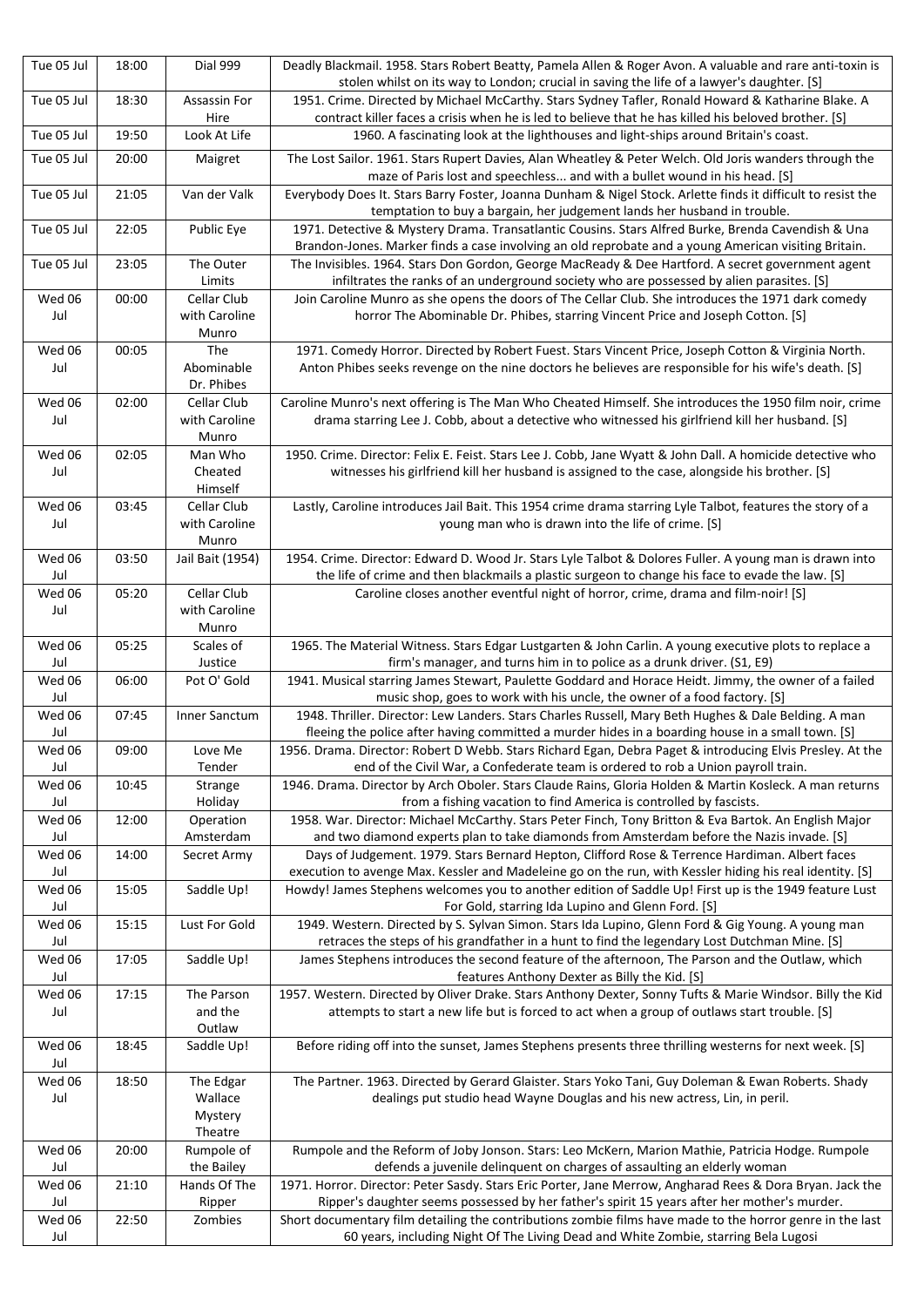| Jul<br>three Interpol agents separately take their own lives and Nemesis is brought in to investigate. [S]<br>Champions<br>00:00<br>Thu 07 Jul<br>Hazell Settles the Accounts. Stars: Nicholas Ball, Patsy Byrne, Patrick Durkin. Hazell is on trail of a dodgy<br>Hazell<br>accountant, but he hadn't reckoned on dealing with a bunch of vicious thugs.<br>Thu 07 Jul<br>Callan<br>01:00<br>Nice People Die at Home. Stars: Edward Woodward, Ronald Radd & Anthony Valentine. Callan is<br>instructed to aim for a valuable prize, the head of the Russian Intelligence Organisation.<br>Thu 07 Jul<br>Widows<br>02:00<br>Episode 4. 1983. Stars: Ann Mitchell, Maureen O'Farrell, Fiona Hendley. The women are being watched at<br>the lock up as they put the final preparations in place for the raid. (S1, E04)<br>Thu 07 Jul<br>All In A Night's<br>1961. Drama. Director by Joseph Anthony. Stars Dean Martin, Shirley MacLaine, Cliff Robertson. The<br>03:00<br>young heir to a publishing business fears foul play when his uncle is found dead. [S]<br>Work<br>Thu 07 Jul<br>04:50<br>Magic Feet -<br>Short documentary film about British football's 'star of stars', Sir Stanley Matthews<br>Glimpses<br>Thu 07 Jul<br>05:00<br>Target: The<br>The Golden Carpet. 1961. Stars Stephen McNally, Robert Harland & Harold J. Stone. Investigative<br>Corruptors<br>reporters Paul Marino & Jack Flood investigate various cases of industrial corruption. (S1, E9)<br>06:00<br>1942. Comedy. Directed by Oswald Mitchell. Stars Albert Modley, Wally Patch, H.F.Maltby & Johnnie<br>Thu 07 Jul<br>Bob's Your<br>Uncle<br>Schofield. British Comedy that follows the adventures of enthusiastic members of the Home Guard. [S]<br>07:30<br>Thu 07 Jul<br>Lilli Marlene<br>1950. Drama. Lilli, (Lisa Daniely) the French girl whose song 'Lilli Marlene' is loved by the Germans and the<br>allies alike, is captured by the Nazis and rescued by the British. [S]<br>Thu 07 Jul<br>09:10<br>A Boy, a Girl<br>1949. Comedy. Director Ralph Smart. Stars John McCallum, Honor Blackman, Diana Dors & Patrick Holt. A<br>and a Bike<br>bike club invites new members to join who will soon be mixed into a world of illegal dealings. [S]<br>Thu 07 Jul<br>11:00<br>The Velvet<br>1948. Thriller. A police captain (Sydney Greenstreet) must solve the murder of a producer. Was it his ex or<br>Touch<br>his ex ex? Stars Rosalind Russell, Leo Genn & Claire Trevor.<br>Thu 07 Jul<br>12:55<br>1943. Comedy. Directed by Ernst Lubitsch Stars Gene Tierney, Don Ameche & Charles Coburn. Academy<br>Heaven Can |                                                                                                   |
|-------------------------------------------------------------------------------------------------------------------------------------------------------------------------------------------------------------------------------------------------------------------------------------------------------------------------------------------------------------------------------------------------------------------------------------------------------------------------------------------------------------------------------------------------------------------------------------------------------------------------------------------------------------------------------------------------------------------------------------------------------------------------------------------------------------------------------------------------------------------------------------------------------------------------------------------------------------------------------------------------------------------------------------------------------------------------------------------------------------------------------------------------------------------------------------------------------------------------------------------------------------------------------------------------------------------------------------------------------------------------------------------------------------------------------------------------------------------------------------------------------------------------------------------------------------------------------------------------------------------------------------------------------------------------------------------------------------------------------------------------------------------------------------------------------------------------------------------------------------------------------------------------------------------------------------------------------------------------------------------------------------------------------------------------------------------------------------------------------------------------------------------------------------------------------------------------------------------------------------------------------------------------------------------------------------------------------------------------------------------------------------------------------------------------------------------------------------------------------------------------------------------------------------------------------------------------------------------------------------------------|---------------------------------------------------------------------------------------------------|
|                                                                                                                                                                                                                                                                                                                                                                                                                                                                                                                                                                                                                                                                                                                                                                                                                                                                                                                                                                                                                                                                                                                                                                                                                                                                                                                                                                                                                                                                                                                                                                                                                                                                                                                                                                                                                                                                                                                                                                                                                                                                                                                                                                                                                                                                                                                                                                                                                                                                                                                                                                                                                         |                                                                                                   |
|                                                                                                                                                                                                                                                                                                                                                                                                                                                                                                                                                                                                                                                                                                                                                                                                                                                                                                                                                                                                                                                                                                                                                                                                                                                                                                                                                                                                                                                                                                                                                                                                                                                                                                                                                                                                                                                                                                                                                                                                                                                                                                                                                                                                                                                                                                                                                                                                                                                                                                                                                                                                                         |                                                                                                   |
|                                                                                                                                                                                                                                                                                                                                                                                                                                                                                                                                                                                                                                                                                                                                                                                                                                                                                                                                                                                                                                                                                                                                                                                                                                                                                                                                                                                                                                                                                                                                                                                                                                                                                                                                                                                                                                                                                                                                                                                                                                                                                                                                                                                                                                                                                                                                                                                                                                                                                                                                                                                                                         |                                                                                                   |
|                                                                                                                                                                                                                                                                                                                                                                                                                                                                                                                                                                                                                                                                                                                                                                                                                                                                                                                                                                                                                                                                                                                                                                                                                                                                                                                                                                                                                                                                                                                                                                                                                                                                                                                                                                                                                                                                                                                                                                                                                                                                                                                                                                                                                                                                                                                                                                                                                                                                                                                                                                                                                         |                                                                                                   |
|                                                                                                                                                                                                                                                                                                                                                                                                                                                                                                                                                                                                                                                                                                                                                                                                                                                                                                                                                                                                                                                                                                                                                                                                                                                                                                                                                                                                                                                                                                                                                                                                                                                                                                                                                                                                                                                                                                                                                                                                                                                                                                                                                                                                                                                                                                                                                                                                                                                                                                                                                                                                                         |                                                                                                   |
|                                                                                                                                                                                                                                                                                                                                                                                                                                                                                                                                                                                                                                                                                                                                                                                                                                                                                                                                                                                                                                                                                                                                                                                                                                                                                                                                                                                                                                                                                                                                                                                                                                                                                                                                                                                                                                                                                                                                                                                                                                                                                                                                                                                                                                                                                                                                                                                                                                                                                                                                                                                                                         |                                                                                                   |
|                                                                                                                                                                                                                                                                                                                                                                                                                                                                                                                                                                                                                                                                                                                                                                                                                                                                                                                                                                                                                                                                                                                                                                                                                                                                                                                                                                                                                                                                                                                                                                                                                                                                                                                                                                                                                                                                                                                                                                                                                                                                                                                                                                                                                                                                                                                                                                                                                                                                                                                                                                                                                         |                                                                                                   |
|                                                                                                                                                                                                                                                                                                                                                                                                                                                                                                                                                                                                                                                                                                                                                                                                                                                                                                                                                                                                                                                                                                                                                                                                                                                                                                                                                                                                                                                                                                                                                                                                                                                                                                                                                                                                                                                                                                                                                                                                                                                                                                                                                                                                                                                                                                                                                                                                                                                                                                                                                                                                                         |                                                                                                   |
|                                                                                                                                                                                                                                                                                                                                                                                                                                                                                                                                                                                                                                                                                                                                                                                                                                                                                                                                                                                                                                                                                                                                                                                                                                                                                                                                                                                                                                                                                                                                                                                                                                                                                                                                                                                                                                                                                                                                                                                                                                                                                                                                                                                                                                                                                                                                                                                                                                                                                                                                                                                                                         |                                                                                                   |
|                                                                                                                                                                                                                                                                                                                                                                                                                                                                                                                                                                                                                                                                                                                                                                                                                                                                                                                                                                                                                                                                                                                                                                                                                                                                                                                                                                                                                                                                                                                                                                                                                                                                                                                                                                                                                                                                                                                                                                                                                                                                                                                                                                                                                                                                                                                                                                                                                                                                                                                                                                                                                         |                                                                                                   |
|                                                                                                                                                                                                                                                                                                                                                                                                                                                                                                                                                                                                                                                                                                                                                                                                                                                                                                                                                                                                                                                                                                                                                                                                                                                                                                                                                                                                                                                                                                                                                                                                                                                                                                                                                                                                                                                                                                                                                                                                                                                                                                                                                                                                                                                                                                                                                                                                                                                                                                                                                                                                                         |                                                                                                   |
|                                                                                                                                                                                                                                                                                                                                                                                                                                                                                                                                                                                                                                                                                                                                                                                                                                                                                                                                                                                                                                                                                                                                                                                                                                                                                                                                                                                                                                                                                                                                                                                                                                                                                                                                                                                                                                                                                                                                                                                                                                                                                                                                                                                                                                                                                                                                                                                                                                                                                                                                                                                                                         |                                                                                                   |
|                                                                                                                                                                                                                                                                                                                                                                                                                                                                                                                                                                                                                                                                                                                                                                                                                                                                                                                                                                                                                                                                                                                                                                                                                                                                                                                                                                                                                                                                                                                                                                                                                                                                                                                                                                                                                                                                                                                                                                                                                                                                                                                                                                                                                                                                                                                                                                                                                                                                                                                                                                                                                         |                                                                                                   |
|                                                                                                                                                                                                                                                                                                                                                                                                                                                                                                                                                                                                                                                                                                                                                                                                                                                                                                                                                                                                                                                                                                                                                                                                                                                                                                                                                                                                                                                                                                                                                                                                                                                                                                                                                                                                                                                                                                                                                                                                                                                                                                                                                                                                                                                                                                                                                                                                                                                                                                                                                                                                                         |                                                                                                   |
|                                                                                                                                                                                                                                                                                                                                                                                                                                                                                                                                                                                                                                                                                                                                                                                                                                                                                                                                                                                                                                                                                                                                                                                                                                                                                                                                                                                                                                                                                                                                                                                                                                                                                                                                                                                                                                                                                                                                                                                                                                                                                                                                                                                                                                                                                                                                                                                                                                                                                                                                                                                                                         |                                                                                                   |
|                                                                                                                                                                                                                                                                                                                                                                                                                                                                                                                                                                                                                                                                                                                                                                                                                                                                                                                                                                                                                                                                                                                                                                                                                                                                                                                                                                                                                                                                                                                                                                                                                                                                                                                                                                                                                                                                                                                                                                                                                                                                                                                                                                                                                                                                                                                                                                                                                                                                                                                                                                                                                         |                                                                                                   |
|                                                                                                                                                                                                                                                                                                                                                                                                                                                                                                                                                                                                                                                                                                                                                                                                                                                                                                                                                                                                                                                                                                                                                                                                                                                                                                                                                                                                                                                                                                                                                                                                                                                                                                                                                                                                                                                                                                                                                                                                                                                                                                                                                                                                                                                                                                                                                                                                                                                                                                                                                                                                                         |                                                                                                   |
|                                                                                                                                                                                                                                                                                                                                                                                                                                                                                                                                                                                                                                                                                                                                                                                                                                                                                                                                                                                                                                                                                                                                                                                                                                                                                                                                                                                                                                                                                                                                                                                                                                                                                                                                                                                                                                                                                                                                                                                                                                                                                                                                                                                                                                                                                                                                                                                                                                                                                                                                                                                                                         |                                                                                                   |
|                                                                                                                                                                                                                                                                                                                                                                                                                                                                                                                                                                                                                                                                                                                                                                                                                                                                                                                                                                                                                                                                                                                                                                                                                                                                                                                                                                                                                                                                                                                                                                                                                                                                                                                                                                                                                                                                                                                                                                                                                                                                                                                                                                                                                                                                                                                                                                                                                                                                                                                                                                                                                         |                                                                                                   |
|                                                                                                                                                                                                                                                                                                                                                                                                                                                                                                                                                                                                                                                                                                                                                                                                                                                                                                                                                                                                                                                                                                                                                                                                                                                                                                                                                                                                                                                                                                                                                                                                                                                                                                                                                                                                                                                                                                                                                                                                                                                                                                                                                                                                                                                                                                                                                                                                                                                                                                                                                                                                                         |                                                                                                   |
|                                                                                                                                                                                                                                                                                                                                                                                                                                                                                                                                                                                                                                                                                                                                                                                                                                                                                                                                                                                                                                                                                                                                                                                                                                                                                                                                                                                                                                                                                                                                                                                                                                                                                                                                                                                                                                                                                                                                                                                                                                                                                                                                                                                                                                                                                                                                                                                                                                                                                                                                                                                                                         |                                                                                                   |
| Wait<br>Award nominated film follows a man who has just died & finds himself in an opulent reception area. [S]                                                                                                                                                                                                                                                                                                                                                                                                                                                                                                                                                                                                                                                                                                                                                                                                                                                                                                                                                                                                                                                                                                                                                                                                                                                                                                                                                                                                                                                                                                                                                                                                                                                                                                                                                                                                                                                                                                                                                                                                                                                                                                                                                                                                                                                                                                                                                                                                                                                                                                          |                                                                                                   |
| Thu 07 Jul<br>15:10<br>A TOTP style TV Show for Heritage Artists based on the Heritage Chart which is voted on in over 80<br>The Heritage                                                                                                                                                                                                                                                                                                                                                                                                                                                                                                                                                                                                                                                                                                                                                                                                                                                                                                                                                                                                                                                                                                                                                                                                                                                                                                                                                                                                                                                                                                                                                                                                                                                                                                                                                                                                                                                                                                                                                                                                                                                                                                                                                                                                                                                                                                                                                                                                                                                                               |                                                                                                   |
| Chart Show                                                                                                                                                                                                                                                                                                                                                                                                                                                                                                                                                                                                                                                                                                                                                                                                                                                                                                                                                                                                                                                                                                                                                                                                                                                                                                                                                                                                                                                                                                                                                                                                                                                                                                                                                                                                                                                                                                                                                                                                                                                                                                                                                                                                                                                                                                                                                                                                                                                                                                                                                                                                              |                                                                                                   |
| with Mike                                                                                                                                                                                                                                                                                                                                                                                                                                                                                                                                                                                                                                                                                                                                                                                                                                                                                                                                                                                                                                                                                                                                                                                                                                                                                                                                                                                                                                                                                                                                                                                                                                                                                                                                                                                                                                                                                                                                                                                                                                                                                                                                                                                                                                                                                                                                                                                                                                                                                                                                                                                                               |                                                                                                   |
| Read                                                                                                                                                                                                                                                                                                                                                                                                                                                                                                                                                                                                                                                                                                                                                                                                                                                                                                                                                                                                                                                                                                                                                                                                                                                                                                                                                                                                                                                                                                                                                                                                                                                                                                                                                                                                                                                                                                                                                                                                                                                                                                                                                                                                                                                                                                                                                                                                                                                                                                                                                                                                                    | countries. Songs you love from popular artists, live and on video with the odd interview.         |
| Thu 07 Jul<br>16:15<br>The Sandwich                                                                                                                                                                                                                                                                                                                                                                                                                                                                                                                                                                                                                                                                                                                                                                                                                                                                                                                                                                                                                                                                                                                                                                                                                                                                                                                                                                                                                                                                                                                                                                                                                                                                                                                                                                                                                                                                                                                                                                                                                                                                                                                                                                                                                                                                                                                                                                                                                                                                                                                                                                                     |                                                                                                   |
| Man                                                                                                                                                                                                                                                                                                                                                                                                                                                                                                                                                                                                                                                                                                                                                                                                                                                                                                                                                                                                                                                                                                                                                                                                                                                                                                                                                                                                                                                                                                                                                                                                                                                                                                                                                                                                                                                                                                                                                                                                                                                                                                                                                                                                                                                                                                                                                                                                                                                                                                                                                                                                                     |                                                                                                   |
| Thu 07 Jul<br>18:15<br>Look At Life                                                                                                                                                                                                                                                                                                                                                                                                                                                                                                                                                                                                                                                                                                                                                                                                                                                                                                                                                                                                                                                                                                                                                                                                                                                                                                                                                                                                                                                                                                                                                                                                                                                                                                                                                                                                                                                                                                                                                                                                                                                                                                                                                                                                                                                                                                                                                                                                                                                                                                                                                                                     | 1966. Comedy. Director: Robert Hartford-Davis. Stars Michael Bentine, Harry H Corbett & Norman    |
|                                                                                                                                                                                                                                                                                                                                                                                                                                                                                                                                                                                                                                                                                                                                                                                                                                                                                                                                                                                                                                                                                                                                                                                                                                                                                                                                                                                                                                                                                                                                                                                                                                                                                                                                                                                                                                                                                                                                                                                                                                                                                                                                                                                                                                                                                                                                                                                                                                                                                                                                                                                                                         | Wisdom. A man with a sandwich-board goes around London meeting people from all walks of life. [S] |
|                                                                                                                                                                                                                                                                                                                                                                                                                                                                                                                                                                                                                                                                                                                                                                                                                                                                                                                                                                                                                                                                                                                                                                                                                                                                                                                                                                                                                                                                                                                                                                                                                                                                                                                                                                                                                                                                                                                                                                                                                                                                                                                                                                                                                                                                                                                                                                                                                                                                                                                                                                                                                         | 1960. A look at modern technology and how it is used to help make life harder for lawbreakers.    |
| Thu 07 Jul<br>18:25<br>1942. Thriller. Director: Leslie Arliss. Stars James Mason, Wilfrid Lawson, Joyce Howard & Mary Clare. Two<br>The Night Has                                                                                                                                                                                                                                                                                                                                                                                                                                                                                                                                                                                                                                                                                                                                                                                                                                                                                                                                                                                                                                                                                                                                                                                                                                                                                                                                                                                                                                                                                                                                                                                                                                                                                                                                                                                                                                                                                                                                                                                                                                                                                                                                                                                                                                                                                                                                                                                                                                                                      |                                                                                                   |
| teachers take refuge in an isolated house in the Yorkshire Moors when a storm breaks. [S]<br>Eyes                                                                                                                                                                                                                                                                                                                                                                                                                                                                                                                                                                                                                                                                                                                                                                                                                                                                                                                                                                                                                                                                                                                                                                                                                                                                                                                                                                                                                                                                                                                                                                                                                                                                                                                                                                                                                                                                                                                                                                                                                                                                                                                                                                                                                                                                                                                                                                                                                                                                                                                       |                                                                                                   |
| Thu 07 Jul<br>The Arrow of God. 1962. Stars Roger Moore, Elspeth March & Ronald Leigh-Hunt. During Simon's holiday<br>20:00<br>The Saint                                                                                                                                                                                                                                                                                                                                                                                                                                                                                                                                                                                                                                                                                                                                                                                                                                                                                                                                                                                                                                                                                                                                                                                                                                                                                                                                                                                                                                                                                                                                                                                                                                                                                                                                                                                                                                                                                                                                                                                                                                                                                                                                                                                                                                                                                                                                                                                                                                                                                |                                                                                                   |
| in Nassau, a society gossip columnist is found dead at a party where everyone has a motive. [S]                                                                                                                                                                                                                                                                                                                                                                                                                                                                                                                                                                                                                                                                                                                                                                                                                                                                                                                                                                                                                                                                                                                                                                                                                                                                                                                                                                                                                                                                                                                                                                                                                                                                                                                                                                                                                                                                                                                                                                                                                                                                                                                                                                                                                                                                                                                                                                                                                                                                                                                         |                                                                                                   |
| Thu 07 Jul<br>21:00<br>Murder By<br>1955. Crime. Director: Terence Fisher. Stars Dane Clark, Belinda Lee & Betty Ann Davies. An American in                                                                                                                                                                                                                                                                                                                                                                                                                                                                                                                                                                                                                                                                                                                                                                                                                                                                                                                                                                                                                                                                                                                                                                                                                                                                                                                                                                                                                                                                                                                                                                                                                                                                                                                                                                                                                                                                                                                                                                                                                                                                                                                                                                                                                                                                                                                                                                                                                                                                             |                                                                                                   |
| London takes a job offered by a beautiful woman, only to then become embroiled in a murder. [S]<br>Proxy                                                                                                                                                                                                                                                                                                                                                                                                                                                                                                                                                                                                                                                                                                                                                                                                                                                                                                                                                                                                                                                                                                                                                                                                                                                                                                                                                                                                                                                                                                                                                                                                                                                                                                                                                                                                                                                                                                                                                                                                                                                                                                                                                                                                                                                                                                                                                                                                                                                                                                                |                                                                                                   |
| Thu 07 Jul<br>22:45<br>New Kind of<br>1963. Comedy. Directed by Melville Shavelson. Stars Paul Newman, Joanne Woodward, Thelma Ritter. A<br>Love                                                                                                                                                                                                                                                                                                                                                                                                                                                                                                                                                                                                                                                                                                                                                                                                                                                                                                                                                                                                                                                                                                                                                                                                                                                                                                                                                                                                                                                                                                                                                                                                                                                                                                                                                                                                                                                                                                                                                                                                                                                                                                                                                                                                                                                                                                                                                                                                                                                                        |                                                                                                   |
| womanising American reporter in Paris mistakes a fashion designer for a high-class prostitute. [S]<br>Fri 08 Jul<br>00:55<br>To Die For<br>1994. Drama. Director: Gus Van Sant. Starring: Nicole Kidman, Matt Dillon & Joaquin Phoenix. A naive                                                                                                                                                                                                                                                                                                                                                                                                                                                                                                                                                                                                                                                                                                                                                                                                                                                                                                                                                                                                                                                                                                                                                                                                                                                                                                                                                                                                                                                                                                                                                                                                                                                                                                                                                                                                                                                                                                                                                                                                                                                                                                                                                                                                                                                                                                                                                                         |                                                                                                   |
| aspiring television personality films a documentary on teenagers with a darker ulterior motive.                                                                                                                                                                                                                                                                                                                                                                                                                                                                                                                                                                                                                                                                                                                                                                                                                                                                                                                                                                                                                                                                                                                                                                                                                                                                                                                                                                                                                                                                                                                                                                                                                                                                                                                                                                                                                                                                                                                                                                                                                                                                                                                                                                                                                                                                                                                                                                                                                                                                                                                         |                                                                                                   |
| 1970. Docu-drama. Directed by Malcolm Leigh & Narrated by Guy Standeven. Originally X-rated, the<br>Fri 08 Jul<br>03:05<br>Legend Of The                                                                                                                                                                                                                                                                                                                                                                                                                                                                                                                                                                                                                                                                                                                                                                                                                                                                                                                                                                                                                                                                                                                                                                                                                                                                                                                                                                                                                                                                                                                                                                                                                                                                                                                                                                                                                                                                                                                                                                                                                                                                                                                                                                                                                                                                                                                                                                                                                                                                                |                                                                                                   |
| Witches<br>famous cult film about witches and witchcraft in Britain. [S]                                                                                                                                                                                                                                                                                                                                                                                                                                                                                                                                                                                                                                                                                                                                                                                                                                                                                                                                                                                                                                                                                                                                                                                                                                                                                                                                                                                                                                                                                                                                                                                                                                                                                                                                                                                                                                                                                                                                                                                                                                                                                                                                                                                                                                                                                                                                                                                                                                                                                                                                                |                                                                                                   |
| 4 & 20 Fit Girls<br>1940. Directed by Mary Field. Flock to your local keep fit class - there's a war on and Britain needs its<br>Fri 08 Jul<br>04:45                                                                                                                                                                                                                                                                                                                                                                                                                                                                                                                                                                                                                                                                                                                                                                                                                                                                                                                                                                                                                                                                                                                                                                                                                                                                                                                                                                                                                                                                                                                                                                                                                                                                                                                                                                                                                                                                                                                                                                                                                                                                                                                                                                                                                                                                                                                                                                                                                                                                    |                                                                                                   |
| citizens in tip-top shape.                                                                                                                                                                                                                                                                                                                                                                                                                                                                                                                                                                                                                                                                                                                                                                                                                                                                                                                                                                                                                                                                                                                                                                                                                                                                                                                                                                                                                                                                                                                                                                                                                                                                                                                                                                                                                                                                                                                                                                                                                                                                                                                                                                                                                                                                                                                                                                                                                                                                                                                                                                                              |                                                                                                   |
| 05:00<br>Nightmare in the Sun. Amos is in Mexico to ensure the passage of a treaty, but gets embroiled in a<br>Fri 08 Jul<br>Amos Burke:                                                                                                                                                                                                                                                                                                                                                                                                                                                                                                                                                                                                                                                                                                                                                                                                                                                                                                                                                                                                                                                                                                                                                                                                                                                                                                                                                                                                                                                                                                                                                                                                                                                                                                                                                                                                                                                                                                                                                                                                                                                                                                                                                                                                                                                                                                                                                                                                                                                                                |                                                                                                   |
| Secret Agent<br>conspiracy to derail the treaty.                                                                                                                                                                                                                                                                                                                                                                                                                                                                                                                                                                                                                                                                                                                                                                                                                                                                                                                                                                                                                                                                                                                                                                                                                                                                                                                                                                                                                                                                                                                                                                                                                                                                                                                                                                                                                                                                                                                                                                                                                                                                                                                                                                                                                                                                                                                                                                                                                                                                                                                                                                        |                                                                                                   |
| 06:00<br>1952. Drama. Directed by Terence Fisher. Stars: Derek Bond, Jean Patterson & Derek Elphinstone. A Harley<br>Fri 08 Jul<br>Distant                                                                                                                                                                                                                                                                                                                                                                                                                                                                                                                                                                                                                                                                                                                                                                                                                                                                                                                                                                                                                                                                                                                                                                                                                                                                                                                                                                                                                                                                                                                                                                                                                                                                                                                                                                                                                                                                                                                                                                                                                                                                                                                                                                                                                                                                                                                                                                                                                                                                              |                                                                                                   |
| Street physician swaps duty with his brother, a medical missionary. [S]<br>Trumpet                                                                                                                                                                                                                                                                                                                                                                                                                                                                                                                                                                                                                                                                                                                                                                                                                                                                                                                                                                                                                                                                                                                                                                                                                                                                                                                                                                                                                                                                                                                                                                                                                                                                                                                                                                                                                                                                                                                                                                                                                                                                                                                                                                                                                                                                                                                                                                                                                                                                                                                                      |                                                                                                   |
| (1952)                                                                                                                                                                                                                                                                                                                                                                                                                                                                                                                                                                                                                                                                                                                                                                                                                                                                                                                                                                                                                                                                                                                                                                                                                                                                                                                                                                                                                                                                                                                                                                                                                                                                                                                                                                                                                                                                                                                                                                                                                                                                                                                                                                                                                                                                                                                                                                                                                                                                                                                                                                                                                  |                                                                                                   |
| 07:15<br>1963. Crime. Director: Francis Searle. Stars William Lucas, Zena Walker & Patrick Jordan. Criminals kidnap<br>Fri 08 Jul<br>The Marked                                                                                                                                                                                                                                                                                                                                                                                                                                                                                                                                                                                                                                                                                                                                                                                                                                                                                                                                                                                                                                                                                                                                                                                                                                                                                                                                                                                                                                                                                                                                                                                                                                                                                                                                                                                                                                                                                                                                                                                                                                                                                                                                                                                                                                                                                                                                                                                                                                                                         |                                                                                                   |
| a man's daughter in order to obtain forgery plates which they believe he possesses. [S]<br>One                                                                                                                                                                                                                                                                                                                                                                                                                                                                                                                                                                                                                                                                                                                                                                                                                                                                                                                                                                                                                                                                                                                                                                                                                                                                                                                                                                                                                                                                                                                                                                                                                                                                                                                                                                                                                                                                                                                                                                                                                                                                                                                                                                                                                                                                                                                                                                                                                                                                                                                          |                                                                                                   |
| 1959. Comedy. Directed by Frank Launder. Stars Bill Travers, Alex Mackenzie & Fiona Clyne. A man from a<br>Fri 08 Jul<br>08:30<br>The Bridal Path                                                                                                                                                                                                                                                                                                                                                                                                                                                                                                                                                                                                                                                                                                                                                                                                                                                                                                                                                                                                                                                                                                                                                                                                                                                                                                                                                                                                                                                                                                                                                                                                                                                                                                                                                                                                                                                                                                                                                                                                                                                                                                                                                                                                                                                                                                                                                                                                                                                                       |                                                                                                   |
| remote Scottish island travels to the mainland to find a wife. [S]                                                                                                                                                                                                                                                                                                                                                                                                                                                                                                                                                                                                                                                                                                                                                                                                                                                                                                                                                                                                                                                                                                                                                                                                                                                                                                                                                                                                                                                                                                                                                                                                                                                                                                                                                                                                                                                                                                                                                                                                                                                                                                                                                                                                                                                                                                                                                                                                                                                                                                                                                      |                                                                                                   |
| 10:20<br>1962. Crime drama directed by Montgomery Tully. An ex-con is the prime suspect when a series of<br>Fri 08 Jul<br>Out of The Fog                                                                                                                                                                                                                                                                                                                                                                                                                                                                                                                                                                                                                                                                                                                                                                                                                                                                                                                                                                                                                                                                                                                                                                                                                                                                                                                                                                                                                                                                                                                                                                                                                                                                                                                                                                                                                                                                                                                                                                                                                                                                                                                                                                                                                                                                                                                                                                                                                                                                                |                                                                                                   |
| murders occur under a full moon. Every victim is a blonde young woman. Starring David Sumner. [S]                                                                                                                                                                                                                                                                                                                                                                                                                                                                                                                                                                                                                                                                                                                                                                                                                                                                                                                                                                                                                                                                                                                                                                                                                                                                                                                                                                                                                                                                                                                                                                                                                                                                                                                                                                                                                                                                                                                                                                                                                                                                                                                                                                                                                                                                                                                                                                                                                                                                                                                       |                                                                                                   |
| 1947. Drama. Directed by Montgomery Tully. Stars Peter Graves, Joyce Howard, Leslie Banks & Margaretta<br>Fri 08 Jul<br>11:40<br>Mrs.                                                                                                                                                                                                                                                                                                                                                                                                                                                                                                                                                                                                                                                                                                                                                                                                                                                                                                                                                                                                                                                                                                                                                                                                                                                                                                                                                                                                                                                                                                                                                                                                                                                                                                                                                                                                                                                                                                                                                                                                                                                                                                                                                                                                                                                                                                                                                                                                                                                                                   |                                                                                                   |
| Fitzherbert<br>Scott. A society beauty's secret marriage to the Prince of Wales causes a political crisis.                                                                                                                                                                                                                                                                                                                                                                                                                                                                                                                                                                                                                                                                                                                                                                                                                                                                                                                                                                                                                                                                                                                                                                                                                                                                                                                                                                                                                                                                                                                                                                                                                                                                                                                                                                                                                                                                                                                                                                                                                                                                                                                                                                                                                                                                                                                                                                                                                                                                                                              |                                                                                                   |
| 1966. Comedy. Directed by Robert Asher. Stars Norman Wisdom, Derek Bond & Derek Francis. Norman<br>Fri 08 Jul<br>13:45<br>Press For Time                                                                                                                                                                                                                                                                                                                                                                                                                                                                                                                                                                                                                                                                                                                                                                                                                                                                                                                                                                                                                                                                                                                                                                                                                                                                                                                                                                                                                                                                                                                                                                                                                                                                                                                                                                                                                                                                                                                                                                                                                                                                                                                                                                                                                                                                                                                                                                                                                                                                                |                                                                                                   |
| Wisdom plays members of the same family in a comedy about a newspaper in a corrupt seaside town. [S]                                                                                                                                                                                                                                                                                                                                                                                                                                                                                                                                                                                                                                                                                                                                                                                                                                                                                                                                                                                                                                                                                                                                                                                                                                                                                                                                                                                                                                                                                                                                                                                                                                                                                                                                                                                                                                                                                                                                                                                                                                                                                                                                                                                                                                                                                                                                                                                                                                                                                                                    |                                                                                                   |
| 15:45<br>Fri 08 Jul<br>The Weapon<br>1956. Thriller. Directed by Val Guest. Stars Steve Cochran, Lizabeth Scott, Herbert Marshall & George Cole.                                                                                                                                                                                                                                                                                                                                                                                                                                                                                                                                                                                                                                                                                                                                                                                                                                                                                                                                                                                                                                                                                                                                                                                                                                                                                                                                                                                                                                                                                                                                                                                                                                                                                                                                                                                                                                                                                                                                                                                                                                                                                                                                                                                                                                                                                                                                                                                                                                                                        |                                                                                                   |
| In an old abandoned building, Erik finds a 10 year old murder weapon stuck to a brick. [S]                                                                                                                                                                                                                                                                                                                                                                                                                                                                                                                                                                                                                                                                                                                                                                                                                                                                                                                                                                                                                                                                                                                                                                                                                                                                                                                                                                                                                                                                                                                                                                                                                                                                                                                                                                                                                                                                                                                                                                                                                                                                                                                                                                                                                                                                                                                                                                                                                                                                                                                              |                                                                                                   |
| 17:25<br>Fri 08 Jul<br>1940. Mystery. Directed by Alfred Hitchcock and starring Laurence Olivier, Joan Fontaine and George<br>Rebecca                                                                                                                                                                                                                                                                                                                                                                                                                                                                                                                                                                                                                                                                                                                                                                                                                                                                                                                                                                                                                                                                                                                                                                                                                                                                                                                                                                                                                                                                                                                                                                                                                                                                                                                                                                                                                                                                                                                                                                                                                                                                                                                                                                                                                                                                                                                                                                                                                                                                                   |                                                                                                   |
| Sanders. A self-conscious bride is tormented by the memory of her husband's dead first wife. [S]<br>The Outer<br>Fri 08 Jul<br>20:00<br>Fun and Games. 1964. Stars Nick Adams, Nancy Malone & Bill Hart. A distant planet abducts a man and a                                                                                                                                                                                                                                                                                                                                                                                                                                                                                                                                                                                                                                                                                                                                                                                                                                                                                                                                                                                                                                                                                                                                                                                                                                                                                                                                                                                                                                                                                                                                                                                                                                                                                                                                                                                                                                                                                                                                                                                                                                                                                                                                                                                                                                                                                                                                                                           |                                                                                                   |
|                                                                                                                                                                                                                                                                                                                                                                                                                                                                                                                                                                                                                                                                                                                                                                                                                                                                                                                                                                                                                                                                                                                                                                                                                                                                                                                                                                                                                                                                                                                                                                                                                                                                                                                                                                                                                                                                                                                                                                                                                                                                                                                                                                                                                                                                                                                                                                                                                                                                                                                                                                                                                         |                                                                                                   |
|                                                                                                                                                                                                                                                                                                                                                                                                                                                                                                                                                                                                                                                                                                                                                                                                                                                                                                                                                                                                                                                                                                                                                                                                                                                                                                                                                                                                                                                                                                                                                                                                                                                                                                                                                                                                                                                                                                                                                                                                                                                                                                                                                                                                                                                                                                                                                                                                                                                                                                                                                                                                                         |                                                                                                   |
|                                                                                                                                                                                                                                                                                                                                                                                                                                                                                                                                                                                                                                                                                                                                                                                                                                                                                                                                                                                                                                                                                                                                                                                                                                                                                                                                                                                                                                                                                                                                                                                                                                                                                                                                                                                                                                                                                                                                                                                                                                                                                                                                                                                                                                                                                                                                                                                                                                                                                                                                                                                                                         |                                                                                                   |
|                                                                                                                                                                                                                                                                                                                                                                                                                                                                                                                                                                                                                                                                                                                                                                                                                                                                                                                                                                                                                                                                                                                                                                                                                                                                                                                                                                                                                                                                                                                                                                                                                                                                                                                                                                                                                                                                                                                                                                                                                                                                                                                                                                                                                                                                                                                                                                                                                                                                                                                                                                                                                         |                                                                                                   |
|                                                                                                                                                                                                                                                                                                                                                                                                                                                                                                                                                                                                                                                                                                                                                                                                                                                                                                                                                                                                                                                                                                                                                                                                                                                                                                                                                                                                                                                                                                                                                                                                                                                                                                                                                                                                                                                                                                                                                                                                                                                                                                                                                                                                                                                                                                                                                                                                                                                                                                                                                                                                                         |                                                                                                   |
|                                                                                                                                                                                                                                                                                                                                                                                                                                                                                                                                                                                                                                                                                                                                                                                                                                                                                                                                                                                                                                                                                                                                                                                                                                                                                                                                                                                                                                                                                                                                                                                                                                                                                                                                                                                                                                                                                                                                                                                                                                                                                                                                                                                                                                                                                                                                                                                                                                                                                                                                                                                                                         |                                                                                                   |
|                                                                                                                                                                                                                                                                                                                                                                                                                                                                                                                                                                                                                                                                                                                                                                                                                                                                                                                                                                                                                                                                                                                                                                                                                                                                                                                                                                                                                                                                                                                                                                                                                                                                                                                                                                                                                                                                                                                                                                                                                                                                                                                                                                                                                                                                                                                                                                                                                                                                                                                                                                                                                         |                                                                                                   |
|                                                                                                                                                                                                                                                                                                                                                                                                                                                                                                                                                                                                                                                                                                                                                                                                                                                                                                                                                                                                                                                                                                                                                                                                                                                                                                                                                                                                                                                                                                                                                                                                                                                                                                                                                                                                                                                                                                                                                                                                                                                                                                                                                                                                                                                                                                                                                                                                                                                                                                                                                                                                                         |                                                                                                   |
|                                                                                                                                                                                                                                                                                                                                                                                                                                                                                                                                                                                                                                                                                                                                                                                                                                                                                                                                                                                                                                                                                                                                                                                                                                                                                                                                                                                                                                                                                                                                                                                                                                                                                                                                                                                                                                                                                                                                                                                                                                                                                                                                                                                                                                                                                                                                                                                                                                                                                                                                                                                                                         |                                                                                                   |
|                                                                                                                                                                                                                                                                                                                                                                                                                                                                                                                                                                                                                                                                                                                                                                                                                                                                                                                                                                                                                                                                                                                                                                                                                                                                                                                                                                                                                                                                                                                                                                                                                                                                                                                                                                                                                                                                                                                                                                                                                                                                                                                                                                                                                                                                                                                                                                                                                                                                                                                                                                                                                         |                                                                                                   |
|                                                                                                                                                                                                                                                                                                                                                                                                                                                                                                                                                                                                                                                                                                                                                                                                                                                                                                                                                                                                                                                                                                                                                                                                                                                                                                                                                                                                                                                                                                                                                                                                                                                                                                                                                                                                                                                                                                                                                                                                                                                                                                                                                                                                                                                                                                                                                                                                                                                                                                                                                                                                                         |                                                                                                   |
|                                                                                                                                                                                                                                                                                                                                                                                                                                                                                                                                                                                                                                                                                                                                                                                                                                                                                                                                                                                                                                                                                                                                                                                                                                                                                                                                                                                                                                                                                                                                                                                                                                                                                                                                                                                                                                                                                                                                                                                                                                                                                                                                                                                                                                                                                                                                                                                                                                                                                                                                                                                                                         |                                                                                                   |
|                                                                                                                                                                                                                                                                                                                                                                                                                                                                                                                                                                                                                                                                                                                                                                                                                                                                                                                                                                                                                                                                                                                                                                                                                                                                                                                                                                                                                                                                                                                                                                                                                                                                                                                                                                                                                                                                                                                                                                                                                                                                                                                                                                                                                                                                                                                                                                                                                                                                                                                                                                                                                         |                                                                                                   |
|                                                                                                                                                                                                                                                                                                                                                                                                                                                                                                                                                                                                                                                                                                                                                                                                                                                                                                                                                                                                                                                                                                                                                                                                                                                                                                                                                                                                                                                                                                                                                                                                                                                                                                                                                                                                                                                                                                                                                                                                                                                                                                                                                                                                                                                                                                                                                                                                                                                                                                                                                                                                                         |                                                                                                   |
|                                                                                                                                                                                                                                                                                                                                                                                                                                                                                                                                                                                                                                                                                                                                                                                                                                                                                                                                                                                                                                                                                                                                                                                                                                                                                                                                                                                                                                                                                                                                                                                                                                                                                                                                                                                                                                                                                                                                                                                                                                                                                                                                                                                                                                                                                                                                                                                                                                                                                                                                                                                                                         |                                                                                                   |
|                                                                                                                                                                                                                                                                                                                                                                                                                                                                                                                                                                                                                                                                                                                                                                                                                                                                                                                                                                                                                                                                                                                                                                                                                                                                                                                                                                                                                                                                                                                                                                                                                                                                                                                                                                                                                                                                                                                                                                                                                                                                                                                                                                                                                                                                                                                                                                                                                                                                                                                                                                                                                         |                                                                                                   |
|                                                                                                                                                                                                                                                                                                                                                                                                                                                                                                                                                                                                                                                                                                                                                                                                                                                                                                                                                                                                                                                                                                                                                                                                                                                                                                                                                                                                                                                                                                                                                                                                                                                                                                                                                                                                                                                                                                                                                                                                                                                                                                                                                                                                                                                                                                                                                                                                                                                                                                                                                                                                                         |                                                                                                   |
|                                                                                                                                                                                                                                                                                                                                                                                                                                                                                                                                                                                                                                                                                                                                                                                                                                                                                                                                                                                                                                                                                                                                                                                                                                                                                                                                                                                                                                                                                                                                                                                                                                                                                                                                                                                                                                                                                                                                                                                                                                                                                                                                                                                                                                                                                                                                                                                                                                                                                                                                                                                                                         |                                                                                                   |
|                                                                                                                                                                                                                                                                                                                                                                                                                                                                                                                                                                                                                                                                                                                                                                                                                                                                                                                                                                                                                                                                                                                                                                                                                                                                                                                                                                                                                                                                                                                                                                                                                                                                                                                                                                                                                                                                                                                                                                                                                                                                                                                                                                                                                                                                                                                                                                                                                                                                                                                                                                                                                         |                                                                                                   |
|                                                                                                                                                                                                                                                                                                                                                                                                                                                                                                                                                                                                                                                                                                                                                                                                                                                                                                                                                                                                                                                                                                                                                                                                                                                                                                                                                                                                                                                                                                                                                                                                                                                                                                                                                                                                                                                                                                                                                                                                                                                                                                                                                                                                                                                                                                                                                                                                                                                                                                                                                                                                                         |                                                                                                   |
|                                                                                                                                                                                                                                                                                                                                                                                                                                                                                                                                                                                                                                                                                                                                                                                                                                                                                                                                                                                                                                                                                                                                                                                                                                                                                                                                                                                                                                                                                                                                                                                                                                                                                                                                                                                                                                                                                                                                                                                                                                                                                                                                                                                                                                                                                                                                                                                                                                                                                                                                                                                                                         |                                                                                                   |
|                                                                                                                                                                                                                                                                                                                                                                                                                                                                                                                                                                                                                                                                                                                                                                                                                                                                                                                                                                                                                                                                                                                                                                                                                                                                                                                                                                                                                                                                                                                                                                                                                                                                                                                                                                                                                                                                                                                                                                                                                                                                                                                                                                                                                                                                                                                                                                                                                                                                                                                                                                                                                         |                                                                                                   |
|                                                                                                                                                                                                                                                                                                                                                                                                                                                                                                                                                                                                                                                                                                                                                                                                                                                                                                                                                                                                                                                                                                                                                                                                                                                                                                                                                                                                                                                                                                                                                                                                                                                                                                                                                                                                                                                                                                                                                                                                                                                                                                                                                                                                                                                                                                                                                                                                                                                                                                                                                                                                                         |                                                                                                   |
|                                                                                                                                                                                                                                                                                                                                                                                                                                                                                                                                                                                                                                                                                                                                                                                                                                                                                                                                                                                                                                                                                                                                                                                                                                                                                                                                                                                                                                                                                                                                                                                                                                                                                                                                                                                                                                                                                                                                                                                                                                                                                                                                                                                                                                                                                                                                                                                                                                                                                                                                                                                                                         |                                                                                                   |
|                                                                                                                                                                                                                                                                                                                                                                                                                                                                                                                                                                                                                                                                                                                                                                                                                                                                                                                                                                                                                                                                                                                                                                                                                                                                                                                                                                                                                                                                                                                                                                                                                                                                                                                                                                                                                                                                                                                                                                                                                                                                                                                                                                                                                                                                                                                                                                                                                                                                                                                                                                                                                         |                                                                                                   |
|                                                                                                                                                                                                                                                                                                                                                                                                                                                                                                                                                                                                                                                                                                                                                                                                                                                                                                                                                                                                                                                                                                                                                                                                                                                                                                                                                                                                                                                                                                                                                                                                                                                                                                                                                                                                                                                                                                                                                                                                                                                                                                                                                                                                                                                                                                                                                                                                                                                                                                                                                                                                                         |                                                                                                   |
|                                                                                                                                                                                                                                                                                                                                                                                                                                                                                                                                                                                                                                                                                                                                                                                                                                                                                                                                                                                                                                                                                                                                                                                                                                                                                                                                                                                                                                                                                                                                                                                                                                                                                                                                                                                                                                                                                                                                                                                                                                                                                                                                                                                                                                                                                                                                                                                                                                                                                                                                                                                                                         |                                                                                                   |
|                                                                                                                                                                                                                                                                                                                                                                                                                                                                                                                                                                                                                                                                                                                                                                                                                                                                                                                                                                                                                                                                                                                                                                                                                                                                                                                                                                                                                                                                                                                                                                                                                                                                                                                                                                                                                                                                                                                                                                                                                                                                                                                                                                                                                                                                                                                                                                                                                                                                                                                                                                                                                         |                                                                                                   |
|                                                                                                                                                                                                                                                                                                                                                                                                                                                                                                                                                                                                                                                                                                                                                                                                                                                                                                                                                                                                                                                                                                                                                                                                                                                                                                                                                                                                                                                                                                                                                                                                                                                                                                                                                                                                                                                                                                                                                                                                                                                                                                                                                                                                                                                                                                                                                                                                                                                                                                                                                                                                                         |                                                                                                   |
|                                                                                                                                                                                                                                                                                                                                                                                                                                                                                                                                                                                                                                                                                                                                                                                                                                                                                                                                                                                                                                                                                                                                                                                                                                                                                                                                                                                                                                                                                                                                                                                                                                                                                                                                                                                                                                                                                                                                                                                                                                                                                                                                                                                                                                                                                                                                                                                                                                                                                                                                                                                                                         |                                                                                                   |
|                                                                                                                                                                                                                                                                                                                                                                                                                                                                                                                                                                                                                                                                                                                                                                                                                                                                                                                                                                                                                                                                                                                                                                                                                                                                                                                                                                                                                                                                                                                                                                                                                                                                                                                                                                                                                                                                                                                                                                                                                                                                                                                                                                                                                                                                                                                                                                                                                                                                                                                                                                                                                         |                                                                                                   |
|                                                                                                                                                                                                                                                                                                                                                                                                                                                                                                                                                                                                                                                                                                                                                                                                                                                                                                                                                                                                                                                                                                                                                                                                                                                                                                                                                                                                                                                                                                                                                                                                                                                                                                                                                                                                                                                                                                                                                                                                                                                                                                                                                                                                                                                                                                                                                                                                                                                                                                                                                                                                                         |                                                                                                   |
|                                                                                                                                                                                                                                                                                                                                                                                                                                                                                                                                                                                                                                                                                                                                                                                                                                                                                                                                                                                                                                                                                                                                                                                                                                                                                                                                                                                                                                                                                                                                                                                                                                                                                                                                                                                                                                                                                                                                                                                                                                                                                                                                                                                                                                                                                                                                                                                                                                                                                                                                                                                                                         |                                                                                                   |
|                                                                                                                                                                                                                                                                                                                                                                                                                                                                                                                                                                                                                                                                                                                                                                                                                                                                                                                                                                                                                                                                                                                                                                                                                                                                                                                                                                                                                                                                                                                                                                                                                                                                                                                                                                                                                                                                                                                                                                                                                                                                                                                                                                                                                                                                                                                                                                                                                                                                                                                                                                                                                         |                                                                                                   |
|                                                                                                                                                                                                                                                                                                                                                                                                                                                                                                                                                                                                                                                                                                                                                                                                                                                                                                                                                                                                                                                                                                                                                                                                                                                                                                                                                                                                                                                                                                                                                                                                                                                                                                                                                                                                                                                                                                                                                                                                                                                                                                                                                                                                                                                                                                                                                                                                                                                                                                                                                                                                                         |                                                                                                   |
|                                                                                                                                                                                                                                                                                                                                                                                                                                                                                                                                                                                                                                                                                                                                                                                                                                                                                                                                                                                                                                                                                                                                                                                                                                                                                                                                                                                                                                                                                                                                                                                                                                                                                                                                                                                                                                                                                                                                                                                                                                                                                                                                                                                                                                                                                                                                                                                                                                                                                                                                                                                                                         |                                                                                                   |
|                                                                                                                                                                                                                                                                                                                                                                                                                                                                                                                                                                                                                                                                                                                                                                                                                                                                                                                                                                                                                                                                                                                                                                                                                                                                                                                                                                                                                                                                                                                                                                                                                                                                                                                                                                                                                                                                                                                                                                                                                                                                                                                                                                                                                                                                                                                                                                                                                                                                                                                                                                                                                         |                                                                                                   |
|                                                                                                                                                                                                                                                                                                                                                                                                                                                                                                                                                                                                                                                                                                                                                                                                                                                                                                                                                                                                                                                                                                                                                                                                                                                                                                                                                                                                                                                                                                                                                                                                                                                                                                                                                                                                                                                                                                                                                                                                                                                                                                                                                                                                                                                                                                                                                                                                                                                                                                                                                                                                                         |                                                                                                   |
|                                                                                                                                                                                                                                                                                                                                                                                                                                                                                                                                                                                                                                                                                                                                                                                                                                                                                                                                                                                                                                                                                                                                                                                                                                                                                                                                                                                                                                                                                                                                                                                                                                                                                                                                                                                                                                                                                                                                                                                                                                                                                                                                                                                                                                                                                                                                                                                                                                                                                                                                                                                                                         |                                                                                                   |
|                                                                                                                                                                                                                                                                                                                                                                                                                                                                                                                                                                                                                                                                                                                                                                                                                                                                                                                                                                                                                                                                                                                                                                                                                                                                                                                                                                                                                                                                                                                                                                                                                                                                                                                                                                                                                                                                                                                                                                                                                                                                                                                                                                                                                                                                                                                                                                                                                                                                                                                                                                                                                         |                                                                                                   |
|                                                                                                                                                                                                                                                                                                                                                                                                                                                                                                                                                                                                                                                                                                                                                                                                                                                                                                                                                                                                                                                                                                                                                                                                                                                                                                                                                                                                                                                                                                                                                                                                                                                                                                                                                                                                                                                                                                                                                                                                                                                                                                                                                                                                                                                                                                                                                                                                                                                                                                                                                                                                                         |                                                                                                   |
|                                                                                                                                                                                                                                                                                                                                                                                                                                                                                                                                                                                                                                                                                                                                                                                                                                                                                                                                                                                                                                                                                                                                                                                                                                                                                                                                                                                                                                                                                                                                                                                                                                                                                                                                                                                                                                                                                                                                                                                                                                                                                                                                                                                                                                                                                                                                                                                                                                                                                                                                                                                                                         |                                                                                                   |
| Wed 06<br>23:00<br>The<br>A Case of The Lemmings. 1969. Starring: Stuart Damon, Alexandra Bastedo & William Gaunt. In Paris,                                                                                                                                                                                                                                                                                                                                                                                                                                                                                                                                                                                                                                                                                                                                                                                                                                                                                                                                                                                                                                                                                                                                                                                                                                                                                                                                                                                                                                                                                                                                                                                                                                                                                                                                                                                                                                                                                                                                                                                                                                                                                                                                                                                                                                                                                                                                                                                                                                                                                            |                                                                                                   |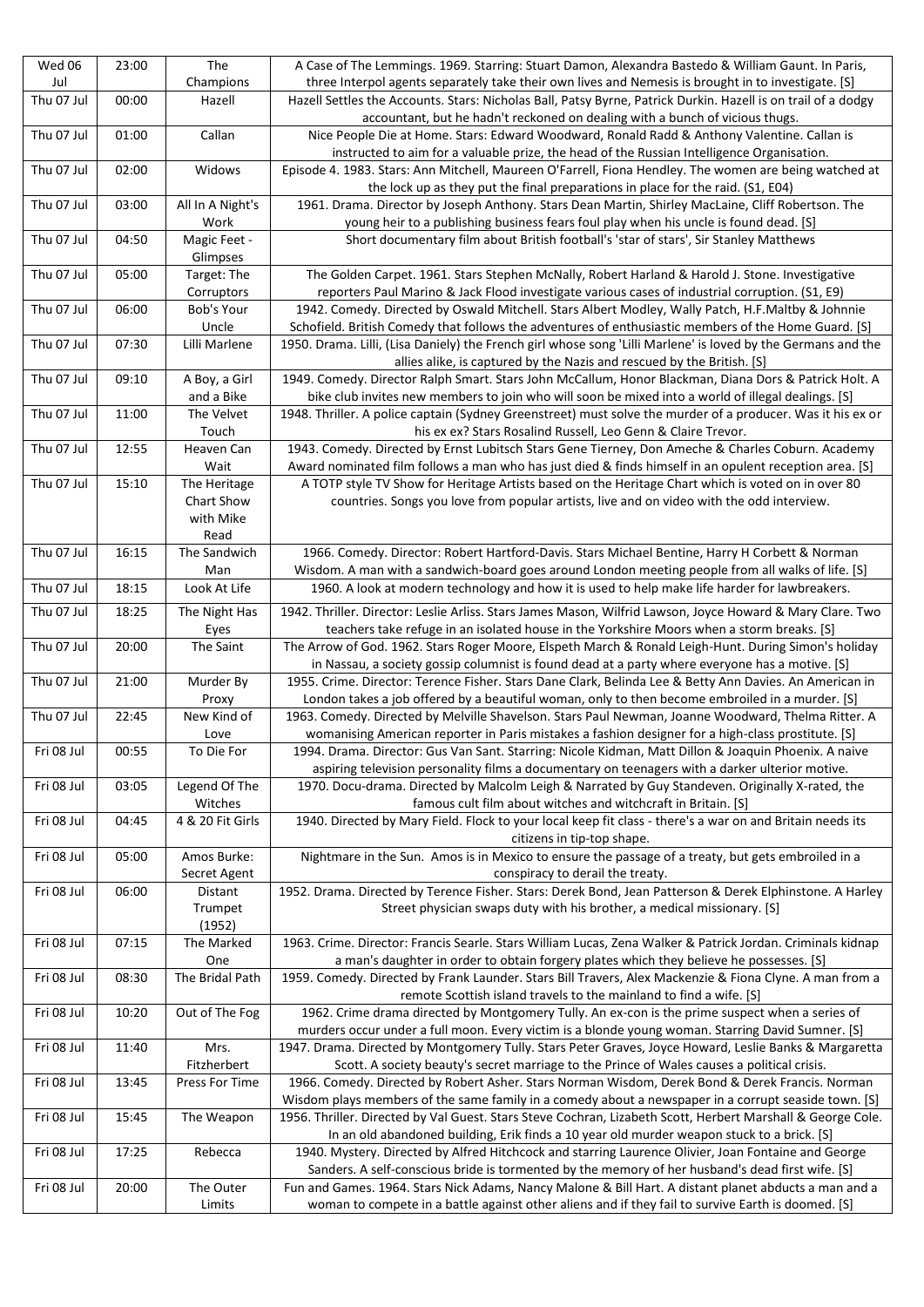| Fri 08 Jul | 21:00 | Cellar Club             | Caroline Munro welcomes you to The Cellar Club for another evening packed with horror! The first                                                                                                          |
|------------|-------|-------------------------|-----------------------------------------------------------------------------------------------------------------------------------------------------------------------------------------------------------|
|            |       | with Caroline           | offering for the night is The Pit and the Pendulum, a 1961 horror set in the 16th century. [S]                                                                                                            |
|            |       | Munro                   |                                                                                                                                                                                                           |
| Fri 08 Jul | 21:05 | Pit and the<br>Pendulum | 1962. Horror. Directed by Roger Corman. Stars Vincent Price, Barbara Steele & John Kerr. Francis Bernard<br>travels to Spain to investigate the strange circumstances surrounding his sister's death. [S] |
| Fri 08 Jul | 22:40 | Cellar Club             | Next up is the 1958 horror film I Bury The Living, starring Richard Boone as a cemetery director. Also,                                                                                                   |
|            |       | with Caroline           | Caroline takes a look at the viewers letters sent in. [S]                                                                                                                                                 |
|            |       | Munro                   |                                                                                                                                                                                                           |
| Fri 08 Jul | 22:45 | I Bury The              | 1958. Horror. Directed by Albert Band. Stars Richard Boone, Theodore Bikel & Peggy Maurer. A cemetery                                                                                                     |
|            |       | Living                  | director discovers he can cause the deaths of living owners of burial plots. [S]                                                                                                                          |
| Sat 09 Jul | 00:35 | <b>Cellar Club</b>      | The last film for the evening is Hollow Triumph. Caroline introduces the 1948 crime noir starring Paul                                                                                                    |
|            |       | with Caroline           | Henreid and Joan Bennett. [S]                                                                                                                                                                             |
|            |       | Munro                   |                                                                                                                                                                                                           |
| Sat 09 Jul | 00:40 | Hollow                  | 1948. Drama. Directed by Steve Sekely. Stars Paul Henreid, Joan Bennett, Leslie Brooks & Eduard Franz.                                                                                                    |
|            |       | Triumph                 | Pursued by the gambler he robbed, John Muller takes on a new identity, with ironic results. [S]                                                                                                           |
| Sat 09 Jul | 02:20 | Breakthrough            | 1980. Drama. Director by Andrew V. McLaglen. Stars Richard Burton, Robert Mitchum & Rod Steiger.                                                                                                          |
|            |       |                         | German officers plan to assassinate Adolf Hitler aiming to negotiate a ceasefire with the Americans.                                                                                                      |
| Sat 09 Jul | 04:10 | Fourteen                | 1951. Drama. Director: Henry Hathaway. Starring: Paul Douglas & Richard Basehart. An unhappy man                                                                                                          |
|            |       | Hours                   | threatens to take his own life by standing on the ledge of a high-rise building for 14 hours.                                                                                                             |
| Sat 09 Jul | 06:00 | Tons of                 | 1956. Comedy. Directed by Leslie S. Hiscott. Stars Richard Hearne & William Hartnell. Mr Pastry names the                                                                                                 |
|            |       | Trouble                 |                                                                                                                                                                                                           |
|            |       |                         | apartment boilers he maintains 'Mavis and Ethel'. Trouble begins when he faces the sack. [S]                                                                                                              |
| Sat 09 Jul | 07:40 | The Last                | 1935. Drama. Director: Bernard Vorhaus. Bob (Julien Mitchell) is distraught with his upcoming forced                                                                                                      |
|            |       | Journey (1935)          | retirement and believes his wife is having an affair. The day arrives for his final journey. [S]                                                                                                          |
|            |       |                         | <b>Saturday Morning Pictures</b>                                                                                                                                                                          |
| Sat 09 Jul | 09:00 | Hawkeye &               | The Indian Doll. 1957. Directed by Sam Newfield. Stars John Hart, Lon Chaney Jr & Ed Wilson. Little                                                                                                       |
|            |       | the Last of the         | Snowbird falls into a deep trance after Hawkeye presents her with a doll. [S]                                                                                                                             |
|            |       | <b>Mohicans</b>         |                                                                                                                                                                                                           |
| Sat 09 Jul | 09:30 | <b>The Lone</b>         | Cannonball McKay. 1949. Stars Clayton Moore & Jay Silverheels. A series of robberies have mysteriously                                                                                                    |
|            |       | Ranger                  | sparred Boone County. The Ranger investigates. [S]                                                                                                                                                        |
| Sat 09 Jul | 10:00 | <b>Night Ferry</b>      | 1976. Adventure. Directed by David Eady. Stars Graham Fletcher-Cook, Jayne Tottman & Bernard                                                                                                              |
|            |       |                         | Cribbins. A dastardly master-of-disguise plans to smuggle an ancient Egyptian mummy out of the                                                                                                            |
|            |       |                         | country. [S]                                                                                                                                                                                              |
| Sat 09 Jul | 11:15 | Larry the Lamb          | 1971. The Enchanted Ark. [S]                                                                                                                                                                              |
|            |       |                         |                                                                                                                                                                                                           |
|            |       |                         |                                                                                                                                                                                                           |
| Sat 09 Jul | 11:30 | <b>The</b>              | The Youngest Outlaw. 1955. Stars Richard Greene, Victor Woolf & Archie Duncan. While hunting, Robin                                                                                                       |
|            |       | <b>Adventures of</b>    | & Little John find a boy who claims he has run away from Waldern Castle to join Robin's outlaws. [S]                                                                                                      |
|            |       | <b>Robin Hood</b>       |                                                                                                                                                                                                           |
| Sat 09 Jul | 12:00 | The Time                | 1964. Sci-fi. Directed by Ib Melchior. Stars Preston Foster, Philip Carey & Merry Anders. Scientists travel to                                                                                            |
|            |       | Travellers              | the year 2071, discovering a barren Earth riddled with mutants. [S]                                                                                                                                       |
| Sat 09 Jul | 13:40 | Halls of                | 1951. Action Drama. Directed by Lewis Milestone. Stars Richard Widmark, Jack Palance & Reginald                                                                                                           |
|            |       | Montezuma               | Gardiner. A group of marine's race against time to find a Japanese rocket base. [S]                                                                                                                       |
| Sat 09 Jul | 15:55 | Hombre                  | 1967. Western. Director: Martin Ritt. Stars Paul Newman, Richard Boone, Fredric March & Diane Cilento.                                                                                                    |
|            |       |                         | People are not so welcoming when John returns to his home town to collect his inheritance. [S]                                                                                                            |
| Sat 09 Jul | 18:10 | The 39 Steps            | 1959. Thriller. Directed by Ralph Thomas. Stars Kenneth More, Taina Elg & Brenda de Banzie. A diplomat is                                                                                                 |
|            |       |                         | inadvertently involved in the death of a spy, fleeing to Scotland to search for clues. [S]                                                                                                                |
| Sat 09 Jul | 20:00 | Maigret                 | Voices From The Past. 1962. Stars Rupert Davies, Victor Lucas & Fay Compton. Maigret is thrown into a                                                                                                     |
|            |       |                         | world where he must tread delicately when investigating the violent death of Count St Hilaire. [S]                                                                                                        |
| Sat 09 Jul | 21:05 | Frances                 | 1982. Biography. Director: Graeme Clifford. Stars Jessica Lange, Jonathan Banks & Bonnie Bartlett. The                                                                                                    |
|            |       |                         | story of Frances Farmer's rise to fame in Hollywood to the tragic turn of events in her life. [S]                                                                                                         |
| Sat 09 Jul | 23:55 | Omen 3 - The            | 1981. Horror. Directed by Graham Baker. Stars Rossano Brazzi & Sam Neill. In the third part of The Omen                                                                                                   |
|            |       | <b>Final Conflict</b>   | trilogy young Damien is now an adult and a trusted advisor to the President of the United States                                                                                                          |
| Sun 10 Jul | 02:05 | Only When I             | 1968. Directed by Basil Dearden. Stars Richard Attenborough, David Hemmings, Alexandra Stewart &                                                                                                          |
|            |       | Larf                    | Nicholas Pennell. Con men try to swindle an African state. Adapted from the Len Deighton novel.                                                                                                           |
| Sun 10 Jul | 04:10 | Great Day In            | 1956. Western. A gambler wins a hotel in a card game but finds himself involved with women and the                                                                                                        |
|            |       | The Morning             | start of the civil war. Starring Robert Stack, Virginia Mayo & Ruth Roman.                                                                                                                                |
| Sun 10 Jul | 06:00 | Girdle of Gold          | 1952. Comedy directed by Montgomery Tully and filmed at Nettlefold. Starring Esmond Knight and                                                                                                            |
|            |       |                         | Maudie Edwards. A husband hides a fortune in his wife's girdle, only for the girdle to go 'missing'. [S]                                                                                                  |
| Sun 10 Jul | 07:15 | Saddle Up!              | Howdy! James Stephens welcomes you to another edition of Saddle Up! First up is the 1949 feature Lust                                                                                                     |
|            |       |                         | For Gold, starring Ida Lupino and Glenn Ford. [S]                                                                                                                                                         |
| Sun 10 Jul | 07:25 | Lust For Gold           | 1949. Western. Directed by S. Sylvan Simon. Stars Ida Lupino, Glenn Ford & Gig Young. A young man                                                                                                         |
|            |       |                         | retraces the steps of his grandfather in a hunt to find the legendary Lost Dutchman Mine. [S]                                                                                                             |
| Sun 10 Jul | 09:15 | Saddle Up!              | James Stephens introduces the second feature of the afternoon, The Parson and the Outlaw, which                                                                                                           |
|            |       |                         | features Anthony Dexter as Billy the Kid. [S]                                                                                                                                                             |
| Sun 10 Jul | 09:25 | The Parson              | 1957. Western. Directed by Oliver Drake. Stars Anthony Dexter, Sonny Tufts & Marie Windsor. Billy the Kid                                                                                                 |
|            |       | and the                 | attempts to start a new life but is forced to act when a group of outlaws start trouble. [S]                                                                                                              |
| Sun 10 Jul | 10:55 | Outlaw<br>Saddle Up!    | Before riding off into the sunset, James Stephens presents three thrilling westerns for next week. [S]                                                                                                    |